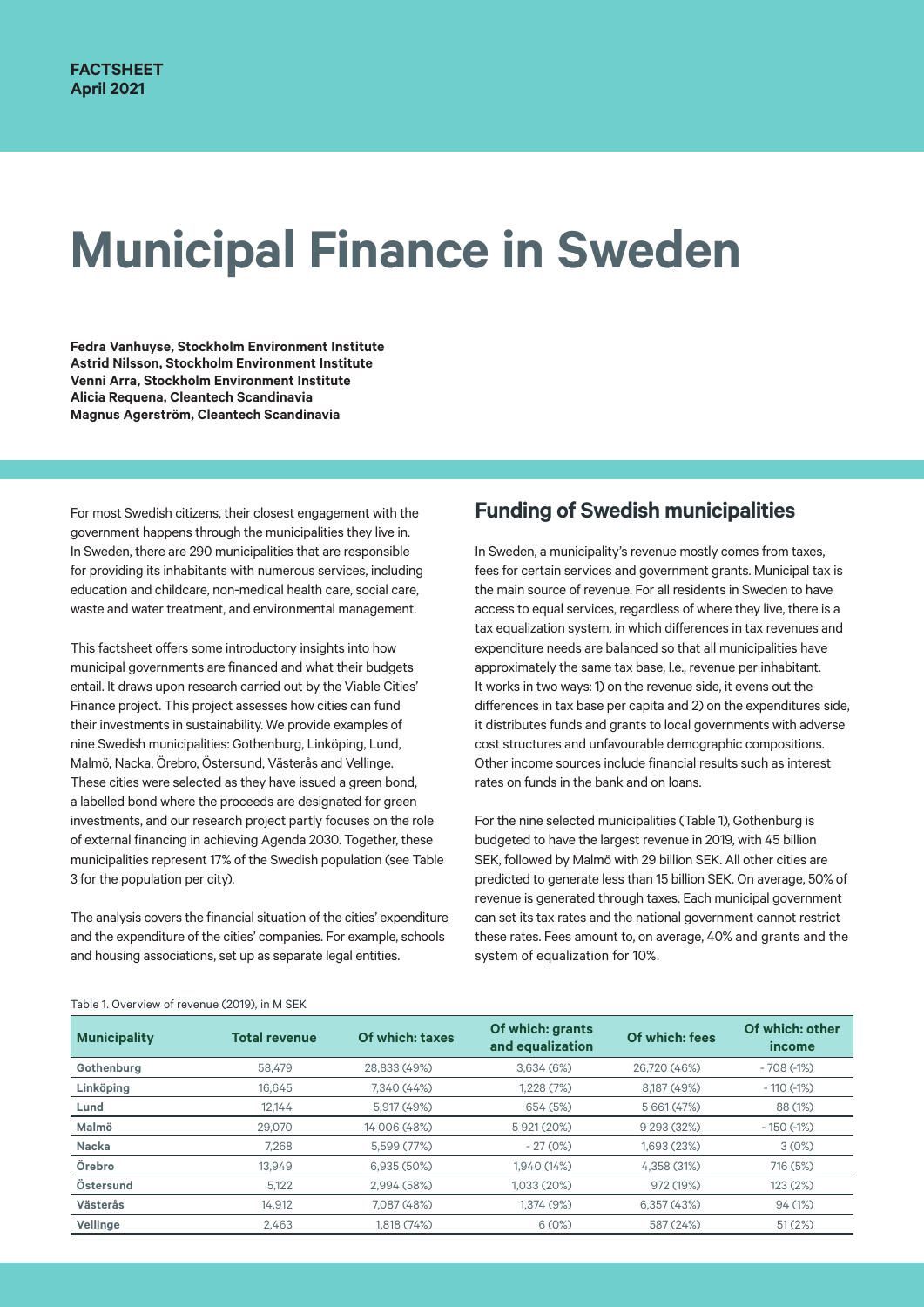# **Expenditure of Swedish municipalities**

Swedish municipalities also develop budgets which reflect the roles and responsibilities allocated to them in the Swedish Local Government Act. If the Swedish central government add on responsibilities to the municipal governments, central government must provide funding.

There are 3 expenditure types:

- **• Operational expenditure** (referred to as Opex). These expenditures are costs related to projects and programmes the municipality implements. For example, salaries for teachers, social workers, school meals, maintenance costs, electricity, water and gas. Operational expenditure cannot be paid for with debt.
- **• Investments** (also referred to as Capital Expenditure or Capex). This type of expense is linked to an asset, such as buildings (housing and government offices), machinery and equipment (e.g., cars and office equipment). This expenditure is paid for by debt such as long-term and shortterm loans or bonds.
- **• Other expenditure** such as financial expenditure (interest rates). This category of expenditure is generally quite small.

For the nine municipalities (Table 2), over 60% of the operational expenditure goes on education and childcare (38%) and elderly care and social care (23%). The operational expenditure of Gothenburg is the largest at around 52 billion SEK, and in Vellinge it is the lowest (3 billion SEK).

In terms of investments, these nine municipalities are expected to invest a total of 18 billion SEK in 2021, with Gothenburg investing 40% of that amount, mostly in transportation (2 billion SEK), local buildings (2 billion SEK), and waste and water facilities (almost 1 billion SEK). Örebro will invest 70% of its investment budget in its housing associations. From 2021 to 2023, the total budget will be close to 59 billion SEK (with Gothenburg responsible for 25 billion SEK). Per citizen, the average investment for 2021 ranges from

4,560 SEK per citizen in Nacka to 22,477 SEK per citizen in Örebro. The average investment across these nine cities is 10,546 SEK per citizen for 2021.

## **Balancing the accounts**

Like companies, Swedish municipalities prepare annual accounts, consisting of:

- **•** A profit and loss account, detailing their income and expenditure (as shown in Table 1 and Table 2).
- **•** A balance sheet, showing the value of the assets they hold. The investments, shown in Table 3, have an impact on the assets the municipalities hold in several ways. For example, they can lead to an increase in the fixed or current assets of a municipality and will impact the capital position of the municipality (either impacting its own capital or foreign capital [debt]).

Local Authorities cannot go bankrupt. They submit on an annual basis their three-year budgets, and if their expenditure exceeds their revenue, they have three years to balance their budgets (Swedish Municipal Act).

These accounts, as with companies, are audited annually. But, unlike private companies, Swedish municipalities cannot be declared bankrupt or cease to exist. They must maintain sound financial budgets. But, according to the Swedish Local Government Act, the national government will support them when there are shocks and crises or when their companies (such as schools and wastewater companies) experience difficulties.

Financial statements are usually assessed through ratio analysis:

**• Liquidity ratios** measure the ability of an organisation to pay back short-term loans.

| <b>Municipality</b>     | <b>Operational</b><br>expenditure | <b>Education and</b><br>childcare | Social care and<br>elderly care | <b>Housing and</b><br>infrastructure | <b>Culture, parks</b><br>and recreation |
|-------------------------|-----------------------------------|-----------------------------------|---------------------------------|--------------------------------------|-----------------------------------------|
| Gothenburg <sup>2</sup> | 51.587                            | 16.340 (32%)                      | 2,247(4%)                       | 5,643 (11%)                          | 2,079 (4%)                              |
| Linköping               | 17.297                            | 8,724 (50%)                       | 4,153 (24%)                     | 879 (5%)                             | 667 (4%)                                |
| Lund                    | 6.750                             | 2.673(40%)                        | 2,588 (38%)                     | 274(4%)                              | 365 (5%)                                |
| Malmö                   | 37.838                            | 16.944 (45%)                      | 11.204 (30%)                    | 1,823 (5%)                           | 1,520 (4%)                              |
| Nacka                   | 5,533                             | 2,841 (51%)                       | 1,038 (19%)                     | 808 (15%)                            | 617 (11%)                               |
| Örebro                  | 13.960                            | 4.646 (33%)                       | 5,994 (43%)                     | 2,563 (18%)                          | 484 (3%)                                |
| Östersund               | 6.706                             | 1,440 (21%)                       | 2,292 (34%)                     | 1,171 (17%)                          | 316 (5%)                                |
| Västerås                | 16.984                            | 5.937 (35%)                       | 6,680 (39%)                     | 2,185 (13%)                          | 602 (4%)                                |
| Vellinge                | 3.066                             | 1.654(54%)                        | 651 (21%)                       | 173 (6%)                             | 156 (5%)                                |

Table 2. Overview of operating expenses<sup>1</sup> (2019), in M SEK

1 Operating expenses are for the municipality only, not for the companies owned by the municipal governments.

2 Gothenburg has allocated about half of this budget to its different areas and not divided into the different budget categories; and has also allocated over 3 billion SEK to transportation expenditure.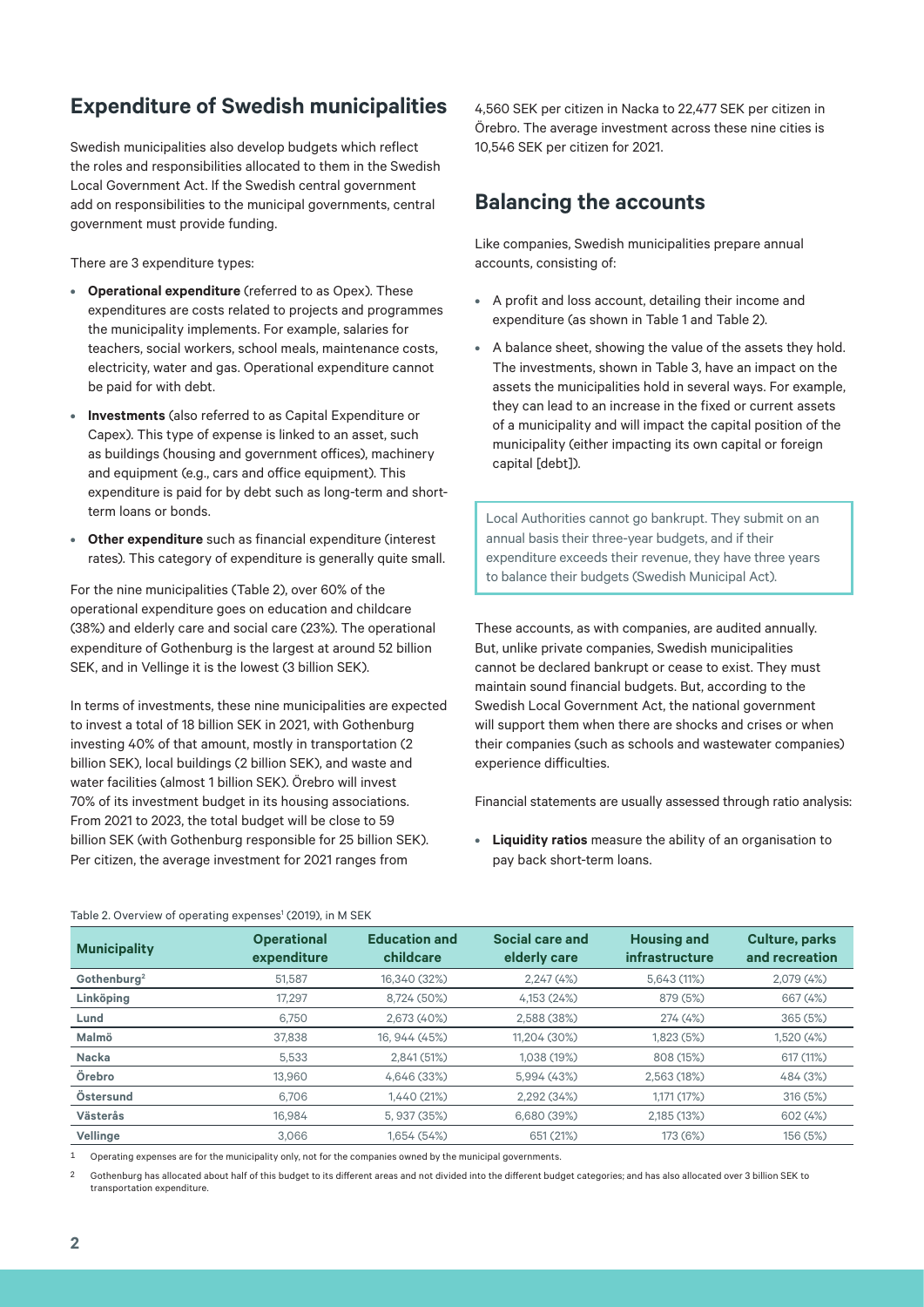| <b>Municipality</b> | 2021 budget (M SEK) | 2021-2023 budget (M SEK) | No. of citizens (2021) | <b>Investment budget per</b><br>citizen (SEK, 2021) |
|---------------------|---------------------|--------------------------|------------------------|-----------------------------------------------------|
| Gothenburg          | 7,410               | 24,954                   | 593,636                | 12.482                                              |
| Linköping           | 843                 | 2,289                    | 164,891                | 5,112                                               |
| Lund                | 1,018               | 2,941                    | 136,016*               | 7,484                                               |
| Malmö               | 2,814               | 9,086                    | 350.126                | 8,037                                               |
| Nacka               | 491                 | 1,889                    | 107.667                | 4,560                                               |
| Örebro              | 3.540               | 9.306                    | 157.496*               | 22,477                                              |
| Östersund           | 657                 | $1.491**$                | 65.065                 | 10.098                                              |
| <b>Västerås</b>     | 1.576               | 6,017                    | 158.074                | 9,970                                               |
| Vellinge            | 321                 | 1,016                    | 37,363                 | 8,591                                               |
| <b>Total</b>        | 18,670              | 58,989                   | 1,770,334              | 10,546                                              |

#### Table 3. Overview of investments (2021 to 2023)

\* Estimate based on 2019 citizen data; \*\* Only 2021 and 2022 data available.

- **• Solvency ratios** describe an organisations' longer-term debt situation and its ability to pay back long-term loans.
- **• Profitability ratios** describe how able an organisation is to generate profit, and what return investors could expect given their investment in an organisation.

For municipal governments, profitability ratios are not particularly relevant as they usually break-even and therefore do not generate profit. Of greater importance is their solvency ratio (where a healthy position is to have about one third of assets in their own capital) and liquidity ratios, showing whether current assets (such as cash) can cover short-term debts.

Looking at the asset structure of the nine cities (Table 4), 87% of the assets are fixed. Fixed assets include patents (the immaterial assets), buildings, machinery (the material assets) and long-term cash deposits (the financial assets). Current assets (13% on average) are cash, accounts receivable and inventory – assets that can be moved in the short term. Gothenburg has the largest asset base (106 billion SEK), followed by Malmö (49 billion SEK) and Linköping (41 billion SEK). Vellinge, Östersund and Nacka have the smallest assets, with close to 5 billion SEK for Vellinge, and around

10 billion SEK for Östersund and Nacka. The municipalities have good liquidity positions: the current assets across these municipalities amounts to 68%, meaning they will be able to repay short-term debts without having to sell off a lot of fixed assets. The ratio ranges widely, from Gothenburg having the lowest liquidity (37%) to Örebro with the highest (235%).

Most municipalities demonstrate good solvency (Table 5), having on average 35% of their own capital and 8% provisions. All municipalities are also rated as at least 'good' on Standard and Poor's Credit Rating (long-term and short-term position). Foreign capital is used to fund 56% of assets on average. The city with the lowest debt percentage is Nacka (45%) and Lund has the highest (62%). Central government cannot cap debt levels and does not need to approve borrowing. Local authorities cannot borrow funds to speculate. The nine cities all issued a green bond. None of them issued a sustainable bond or a social bond.

## **Conclusion**

This factsheet has outlined the financial position of Swedish municipalities and the financial regulations they abide by. For the nine municipalities, it seems they are in solid financial positions: their expenditure matches their revenue, and their

Table 4. Overview of assets - balance sheet (2019), in M SEK

| <b>Municipality</b> | <b>Total Assets</b> | Of which: fixed<br>immaterial and material<br>assets | Of which: fixed<br>financial assets | Of which: current assets<br>(+ contribution to<br>infrastructure) |
|---------------------|---------------------|------------------------------------------------------|-------------------------------------|-------------------------------------------------------------------|
| Gothenburg          | 105.859             | 93.385 (88%)                                         | 3,912(4%)                           | 8,562 (8%)                                                        |
| Linköping           | 40.998              | 28.751 (79%)                                         | 208 (1%)                            | 12.039 (29%)                                                      |
| Lund                | 23.787              | 21,138 (89%)                                         | 407 (2%)                            | 2,242(9%)                                                         |
| Malmö               | 49.176              | 44.362 (90%)                                         | 1,214(2%)                           | 3,600(7%)                                                         |
| Nacka               | 10.587              | 9,333 (88%)                                          | 370 (3%)                            | 884 (8%)                                                          |
| Örebro              | 31.159              | 25,164 (81%)                                         | 328 (3%)                            | 5,668 (8%)                                                        |
| Östersund           | 9,656               | 3,111 (32%)                                          | 6,002 (62%)                         | 544 (6%)                                                          |
| <b>Västerås</b>     | 28.709              | 24.123 (84%)                                         | 206 (1%)                            | 4.380 (15%)                                                       |
| Vellinge            | 4,689               | 3,527(75%)                                           | 103 (2%)                            | 1,060 (22%)                                                       |